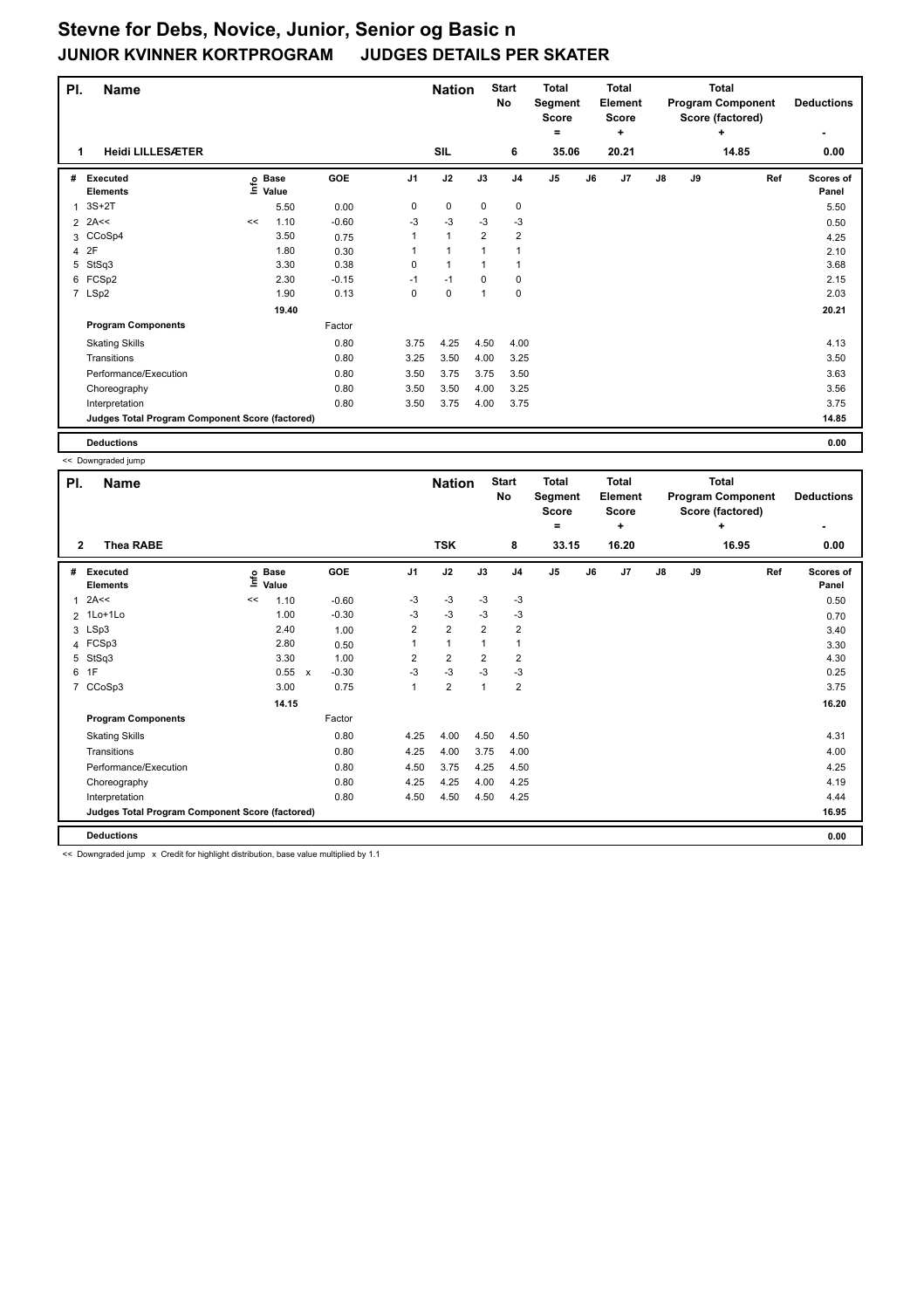| PI. | <b>Name</b>                                     |                            |                                      |                | <b>Nation</b>  |                | <b>Start</b><br>No | <b>Total</b><br>Segment<br><b>Score</b><br>٠ |    | Total<br>Element<br><b>Score</b><br>٠ |    |    | <b>Total</b><br><b>Program Component</b><br>Score (factored)<br>٠ | <b>Deductions</b>         |
|-----|-------------------------------------------------|----------------------------|--------------------------------------|----------------|----------------|----------------|--------------------|----------------------------------------------|----|---------------------------------------|----|----|-------------------------------------------------------------------|---------------------------|
| 3   | <b>Jemima RASMUSS</b>                           |                            |                                      |                | <b>AKK</b>     |                | 10                 | 33.12                                        |    | 17.17                                 |    |    | 15.95                                                             | 0.00                      |
| #   | <b>Executed</b><br><b>Elements</b>              | e Base<br>E Value<br>Value | GOE                                  | J <sub>1</sub> | J2             | J3             | J <sub>4</sub>     | J5                                           | J6 | J <sub>7</sub>                        | J8 | J9 | Ref                                                               | <b>Scores of</b><br>Panel |
|     | 1A                                              | 0.00                       | 0.00                                 |                |                |                |                    |                                              |    |                                       |    |    |                                                                   | 0.00                      |
|     | 2 2Lz+2T                                        | 3.40                       | 0.23                                 |                | 1              | 0              |                    |                                              |    |                                       |    |    |                                                                   | 3.63                      |
|     | 3 FCSp2                                         | 2.30                       | $-0.38$                              | $-1$           | $-1$           | $-2$           | $-1$               |                                              |    |                                       |    |    |                                                                   | 1.92                      |
|     | 4 LSp2                                          | 1.90                       | 0.13                                 | 0              | $\mathbf 0$    | 1              | 0                  |                                              |    |                                       |    |    |                                                                   | 2.03                      |
| 5   | 2F                                              | 1.98                       | $-0.45$<br>$\boldsymbol{\mathsf{x}}$ | $-2$           | $-2$           | $-1$           | $-1$               |                                              |    |                                       |    |    |                                                                   | 1.53                      |
| 6   | StSq3                                           | 3.30                       | 0.88                                 |                | $\overline{2}$ | $\overline{2}$ | $\overline{2}$     |                                              |    |                                       |    |    |                                                                   | 4.18                      |
|     | 7 CCoSp4                                        | 3.50                       | 0.38                                 | 0              | $\mathbf{1}$   | 1              | $\mathbf{1}$       |                                              |    |                                       |    |    |                                                                   | 3.88                      |
|     |                                                 | 16.38                      |                                      |                |                |                |                    |                                              |    |                                       |    |    |                                                                   | 17.17                     |
|     | <b>Program Components</b>                       |                            | Factor                               |                |                |                |                    |                                              |    |                                       |    |    |                                                                   |                           |
|     | <b>Skating Skills</b>                           |                            | 0.80                                 | 4.00           | 4.25           | 4.00           | 4.25               |                                              |    |                                       |    |    |                                                                   | 4.13                      |
|     | Transitions                                     |                            | 0.80                                 | 3.75           | 4.25           | 3.75           | 3.75               |                                              |    |                                       |    |    |                                                                   | 3.88                      |
|     | Performance/Execution                           |                            | 0.80                                 | 4.00           | 4.00           | 4.00           | 3.75               |                                              |    |                                       |    |    |                                                                   | 3.94                      |
|     | Choreography                                    |                            | 0.80                                 | 3.75           | 4.25           | 3.75           | 4.00               |                                              |    |                                       |    |    |                                                                   | 3.94                      |
|     | Interpretation                                  |                            | 0.80                                 | 4.00           | 4.00           | 4.25           | 4.00               |                                              |    |                                       |    |    |                                                                   | 4.06                      |
|     | Judges Total Program Component Score (factored) |                            |                                      |                |                |                |                    |                                              |    |                                       |    |    |                                                                   | 15.95                     |

**Deductions 0.00**

x Credit for highlight distribution, base value multiplied by 1.1

| PI.            | <b>Name</b>                                     |      |                      |         |                | <b>Nation</b> |              | <b>Start</b><br>No | <b>Total</b><br>Segment<br><b>Score</b><br>۰ |    | <b>Total</b><br>Element<br>Score<br>٠ |    |    | <b>Total</b><br><b>Program Component</b><br>Score (factored)<br>٠ | <b>Deductions</b>  |
|----------------|-------------------------------------------------|------|----------------------|---------|----------------|---------------|--------------|--------------------|----------------------------------------------|----|---------------------------------------|----|----|-------------------------------------------------------------------|--------------------|
| 4              | <b>Jade Celine HUI</b>                          |      |                      |         |                | <b>BKK</b>    |              | 3                  | 30.97                                        |    | 16.02                                 |    |    | 14.95                                                             | 0.00               |
| #              | <b>Executed</b><br><b>Elements</b>              | lnfo | <b>Base</b><br>Value | GOE     | J <sub>1</sub> | J2            | J3           | J <sub>4</sub>     | J <sub>5</sub>                               | J6 | J7                                    | J8 | J9 | Ref                                                               | Scores of<br>Panel |
| 1              | $2Lz+2T$                                        |      | 3.40                 | $-0.15$ | -1             | $\mathbf 0$   | 0            | $-1$               |                                              |    |                                       |    |    |                                                                   | 3.25               |
| $\overline{2}$ | 2A<<                                            | <<   | 1.10                 | $-0.60$ | -3             | $-3$          | $-3$         | $-3$               |                                              |    |                                       |    |    |                                                                   | 0.50               |
|                | 3 FCSp2                                         |      | 2.30                 | 0.00    | 0              | $\mathbf 0$   | 0            | 0                  |                                              |    |                                       |    |    |                                                                   | 2.30               |
|                | 4 2F                                            |      | 1.80                 | $-0.38$ | $-1$           | $-2$          | $-1$         | $-1$               |                                              |    |                                       |    |    |                                                                   | 1.42               |
| 5              | LSp2                                            |      | 1.90                 | 0.25    | 0              | $\mathbf 0$   | $\mathbf{1}$ | 1                  |                                              |    |                                       |    |    |                                                                   | 2.15               |
| 6              | StSq2                                           |      | 2.60                 | 0.38    |                | $\mathbf 0$   | 1            | 1                  |                                              |    |                                       |    |    |                                                                   | 2.98               |
|                | 7 CCoSp4                                        |      | 3.50                 | $-0.08$ | 0              | $\pmb{0}$     | $-1$         | 0                  |                                              |    |                                       |    |    |                                                                   | 3.42               |
|                |                                                 |      | 16.60                |         |                |               |              |                    |                                              |    |                                       |    |    |                                                                   | 16.02              |
|                | <b>Program Components</b>                       |      |                      | Factor  |                |               |              |                    |                                              |    |                                       |    |    |                                                                   |                    |
|                | <b>Skating Skills</b>                           |      |                      | 0.80    | 3.75           | 4.00          | 4.00         | 4.00               |                                              |    |                                       |    |    |                                                                   | 3.94               |
|                | Transitions                                     |      |                      | 0.80    | 3.25           | 3.50          | 4.00         | 4.00               |                                              |    |                                       |    |    |                                                                   | 3.69               |
|                | Performance/Execution                           |      |                      | 0.80    | 3.50           | 3.50          | 3.75         | 4.00               |                                              |    |                                       |    |    |                                                                   | 3.69               |
|                | Choreography                                    |      |                      | 0.80    | 3.50           | 3.25          | 4.00         | 4.00               |                                              |    |                                       |    |    |                                                                   | 3.69               |
|                | Interpretation                                  |      |                      | 0.80    | 3.25           | 3.25          | 4.50         | 3.75               |                                              |    |                                       |    |    |                                                                   | 3.69               |
|                | Judges Total Program Component Score (factored) |      |                      |         |                |               |              |                    |                                              |    |                                       |    |    |                                                                   | 14.95              |
|                | <b>Deductions</b>                               |      |                      |         |                |               |              |                    |                                              |    |                                       |    |    |                                                                   | 0.00               |

<< Downgraded jump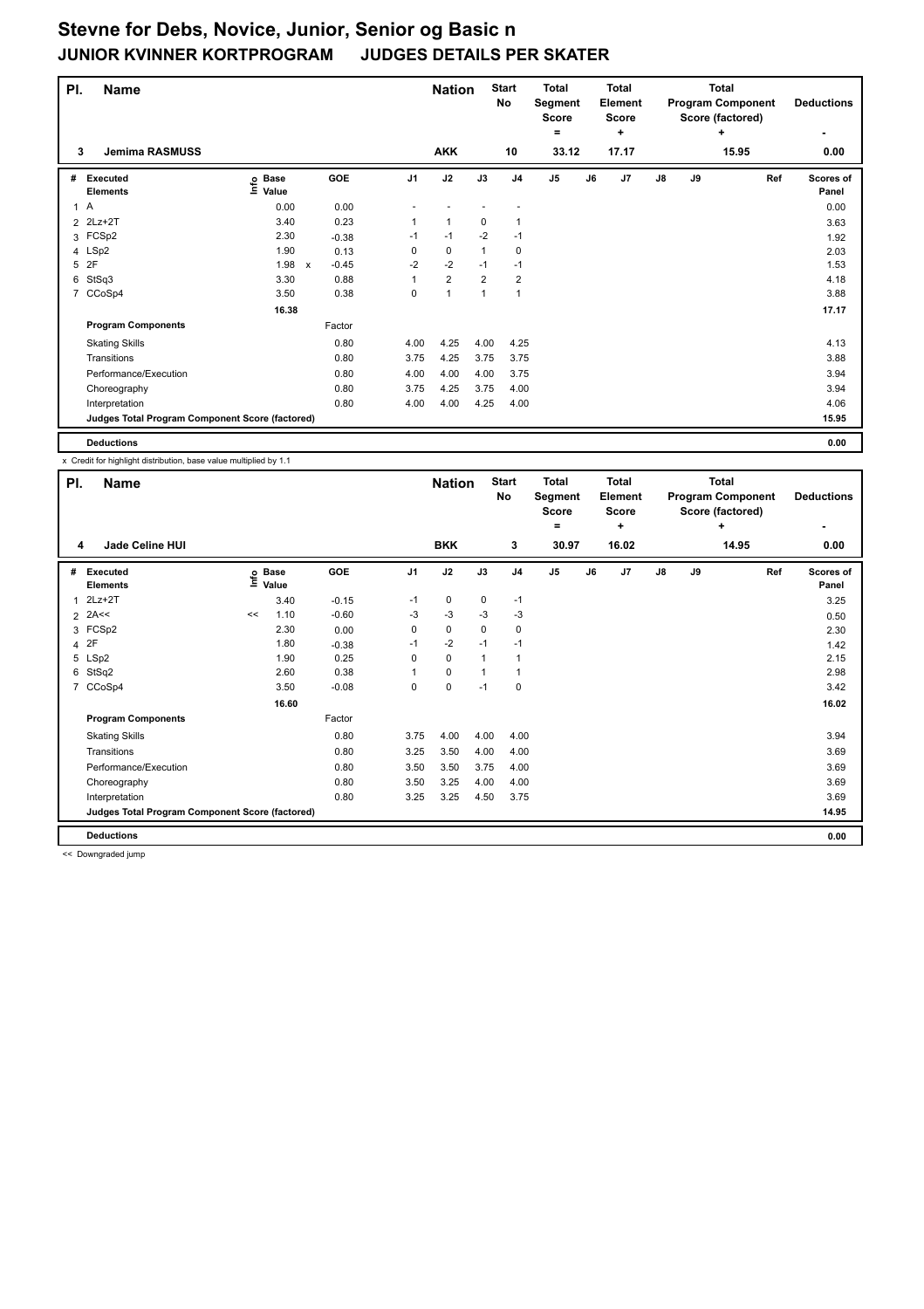| PI.            | <b>Name</b>                                     |    |                   |                      |                | <b>Nation</b>  |                | <b>Start</b><br>No | <b>Total</b><br>Segment<br>Score<br>٠ |    | <b>Total</b><br>Element<br><b>Score</b><br>÷ |               |    | <b>Total</b><br><b>Program Component</b><br>Score (factored)<br>÷ | <b>Deductions</b>         |
|----------------|-------------------------------------------------|----|-------------------|----------------------|----------------|----------------|----------------|--------------------|---------------------------------------|----|----------------------------------------------|---------------|----|-------------------------------------------------------------------|---------------------------|
| 5              | <b>Sine Mari LEITE</b>                          |    |                   |                      |                | <b>OSK</b>     |                | 5                  | 30.75                                 |    | 16.25                                        |               |    | 16.50                                                             | 2.00                      |
| #              | <b>Executed</b><br><b>Elements</b>              |    | e Base<br>⊆ Value | <b>GOE</b>           | J <sub>1</sub> | J2             | J3             | J <sub>4</sub>     | J5                                    | J6 | J <sub>7</sub>                               | $\mathsf{J}8$ | J9 | Ref                                                               | <b>Scores of</b><br>Panel |
|                | 3S<<+COMBO                                      | << | 1.30              | $-0.60$              | -3             | -3             | $-3$           | -3                 |                                       |    |                                              |               |    |                                                                   | 0.70                      |
|                | $2$ 2A<<                                        | << | 1.10              | $-0.60$              | -3             | $-3$           | -3             | -3                 |                                       |    |                                              |               |    |                                                                   | 0.50                      |
|                | 3 FCSp2                                         |    | 2.30              | 0.13                 | 0              | $\mathbf{1}$   | 0              | 0                  |                                       |    |                                              |               |    |                                                                   | 2.43                      |
|                | 4 StSq3                                         |    | 3.30              | 0.88                 |                | $\overline{2}$ | $\overline{2}$ | $\overline{2}$     |                                       |    |                                              |               |    |                                                                   | 4.18                      |
|                | 5 LSp2                                          |    | 1.90              | 0.38                 |                | $\mathbf 0$    |                | $\overline{1}$     |                                       |    |                                              |               |    |                                                                   | 2.28                      |
| 6              | 2F                                              |    | 1.98              | 0.30<br>$\mathsf{x}$ |                | $\mathbf{1}$   |                |                    |                                       |    |                                              |               |    |                                                                   | 2.28                      |
| $\overline{7}$ | CCoSp4                                          |    | 3.50              | 0.38                 |                | $\mathbf{1}$   | 0              | $\overline{1}$     |                                       |    |                                              |               |    |                                                                   | 3.88                      |
|                |                                                 |    | 15.38             |                      |                |                |                |                    |                                       |    |                                              |               |    |                                                                   | 16.25                     |
|                | <b>Program Components</b>                       |    |                   | Factor               |                |                |                |                    |                                       |    |                                              |               |    |                                                                   |                           |
|                | <b>Skating Skills</b>                           |    |                   | 0.80                 | 4.25           | 4.25           | 4.25           | 4.25               |                                       |    |                                              |               |    |                                                                   | 4.25                      |
|                | Transitions                                     |    |                   | 0.80                 | 3.75           | 3.75           | 3.75           | 4.25               |                                       |    |                                              |               |    |                                                                   | 3.88                      |
|                | Performance/Execution                           |    |                   | 0.80                 | 4.25           | 4.00           | 4.00           | 4.50               |                                       |    |                                              |               |    |                                                                   | 4.19                      |
|                | Choreography                                    |    |                   | 0.80                 | 4.00           | 4.00           | 3.75           | 4.25               |                                       |    |                                              |               |    |                                                                   | 4.00                      |
|                | Interpretation                                  |    |                   | 0.80                 | 4.25           | 4.25           | 4.00           | 4.75               |                                       |    |                                              |               |    |                                                                   | 4.31                      |
|                | Judges Total Program Component Score (factored) |    |                   |                      |                |                |                |                    |                                       |    |                                              |               |    |                                                                   | 16.50                     |
|                | <b>Deductions</b>                               |    |                   | $-2.00$<br>Falls:    |                |                |                |                    |                                       |    |                                              |               |    |                                                                   | $-2.00$                   |

<< Downgraded jump x Credit for highlight distribution, base value multiplied by 1.1

| PI.            | <b>Name</b>                                     |                           |                      |         |                | <b>Nation</b> |          | <b>Start</b><br>No | <b>Total</b><br>Segment<br><b>Score</b><br>۰ |    | <b>Total</b><br><b>Element</b><br>Score<br>÷ |               |    | <b>Total</b><br><b>Program Component</b><br>Score (factored)<br>٠ | <b>Deductions</b>  |
|----------------|-------------------------------------------------|---------------------------|----------------------|---------|----------------|---------------|----------|--------------------|----------------------------------------------|----|----------------------------------------------|---------------|----|-------------------------------------------------------------------|--------------------|
| 6              | <b>Mia Aschim NØKLEBY</b>                       |                           |                      |         |                | <b>AKK</b>    |          | $\mathbf{2}$       | 29.79                                        |    | 14.94                                        |               |    | 14.85                                                             | 0.00               |
| #              | <b>Executed</b><br><b>Elements</b>              | $\mathsf{Int} \mathsf{o}$ | <b>Base</b><br>Value | GOE     | J <sub>1</sub> | J2            | J3       | J <sub>4</sub>     | J <sub>5</sub>                               | J6 | J <sub>7</sub>                               | $\mathsf{J}8$ | J9 | Ref                                                               | Scores of<br>Panel |
| 1              | 2A<<                                            | <<                        | 1.10                 | $-0.60$ | -3             | $-3$          | $-3$     | $-3$               |                                              |    |                                              |               |    |                                                                   | 0.50               |
|                | 2 2Lz+2T<                                       | $\,<\,$                   | 3.00                 | $-0.75$ | $-3$           | $-3$          | $-2$     | $-2$               |                                              |    |                                              |               |    |                                                                   | 2.25               |
|                | 3 FCSp2                                         |                           | 2.30                 | $-0.23$ | $-2$           | $-1$          | $\Omega$ | 0                  |                                              |    |                                              |               |    |                                                                   | 2.07               |
| $\overline{4}$ | 2F                                              | e                         | 1.80                 | $-0.23$ | $-1$           | $-1$          | $-1$     | 0                  |                                              |    |                                              |               |    |                                                                   | 1.57               |
|                | 5 LSp2                                          |                           | 1.90                 | 0.00    | 0              | $\mathbf 0$   | 0        | 0                  |                                              |    |                                              |               |    |                                                                   | 1.90               |
| 6              | StSq2                                           |                           | 2.60                 | 0.50    | 1              | $\mathbf{1}$  | 1        | 1                  |                                              |    |                                              |               |    |                                                                   | 3.10               |
| $\overline{7}$ | CCoSp4                                          |                           | 3.50                 | 0.05    | 0              | $\mathbf 0$   | $-1$     | $\overline{1}$     |                                              |    |                                              |               |    |                                                                   | 3.55               |
|                |                                                 |                           | 16.20                |         |                |               |          |                    |                                              |    |                                              |               |    |                                                                   | 14.94              |
|                | <b>Program Components</b>                       |                           |                      | Factor  |                |               |          |                    |                                              |    |                                              |               |    |                                                                   |                    |
|                | <b>Skating Skills</b>                           |                           |                      | 0.80    | 3.75           | 3.75          | 4.00     | 4.00               |                                              |    |                                              |               |    |                                                                   | 3.88               |
|                | Transitions                                     |                           |                      | 0.80    | 3.50           | 3.25          | 3.50     | 3.75               |                                              |    |                                              |               |    |                                                                   | 3.50               |
|                | Performance/Execution                           |                           |                      | 0.80    | 4.00           | 4.00          | 3.75     | 3.75               |                                              |    |                                              |               |    |                                                                   | 3.88               |
|                | Choreography                                    |                           |                      | 0.80    | 3.50           | 3.75          | 3.25     | 4.00               |                                              |    |                                              |               |    |                                                                   | 3.63               |
|                | Interpretation                                  |                           |                      | 0.80    | 3.75           | 3.75          | 3.25     | 4.00               |                                              |    |                                              |               |    |                                                                   | 3.69               |
|                | Judges Total Program Component Score (factored) |                           |                      |         |                |               |          |                    |                                              |    |                                              |               |    |                                                                   | 14.85              |
|                | <b>Deductions</b>                               |                           |                      |         |                |               |          |                    |                                              |    |                                              |               |    |                                                                   | 0.00               |

< Under-rotated jump << Downgraded jump e Jump take off with wrong edge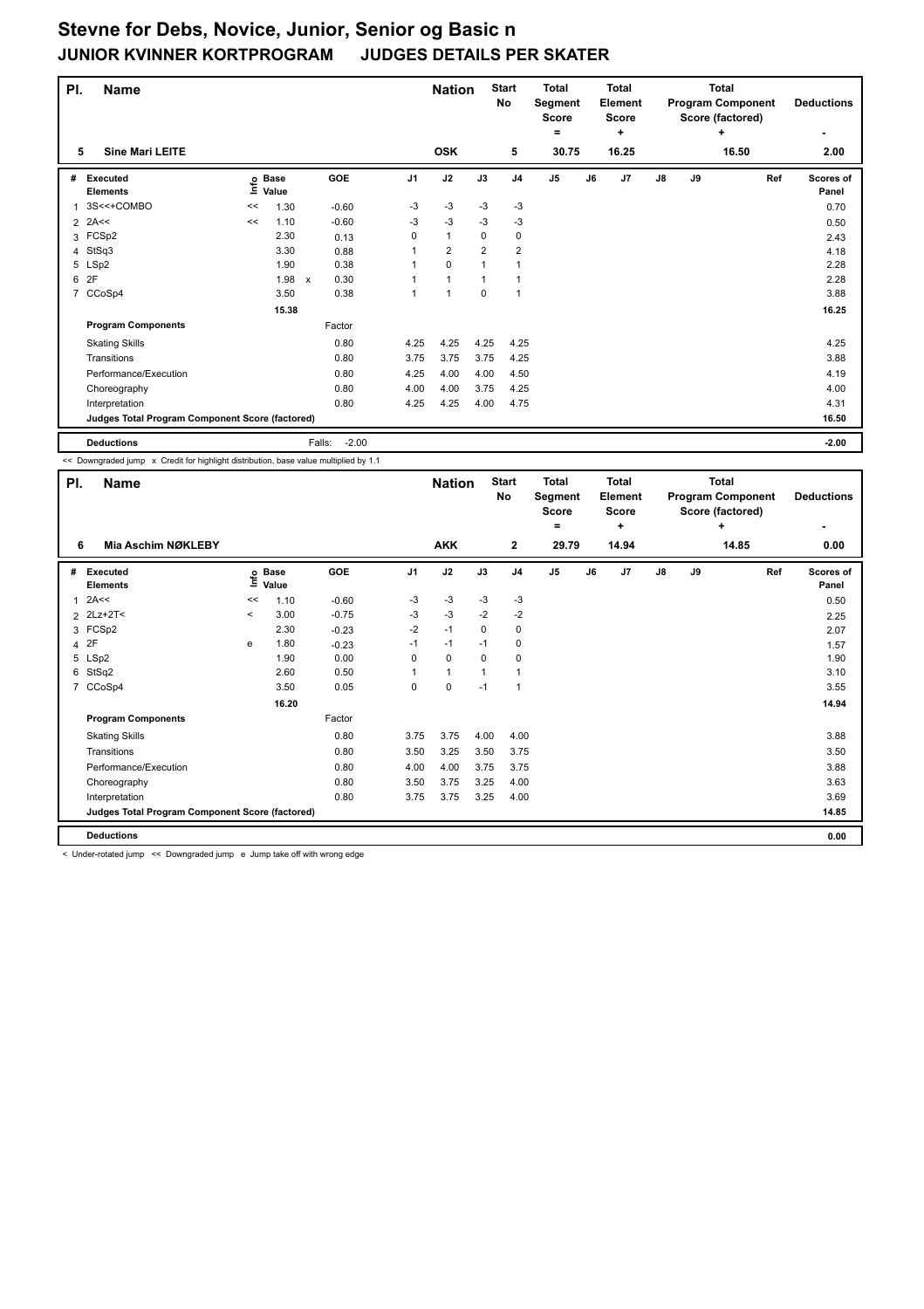| PI. | <b>Name</b>                                     |    |                                  |                   |                | <b>Nation</b> |      | <b>Start</b><br>No | <b>Total</b><br>Segment<br><b>Score</b><br>٠ |    | <b>Total</b><br>Element<br><b>Score</b><br>٠ |               |    | <b>Total</b><br><b>Program Component</b><br>Score (factored)<br>÷ | <b>Deductions</b>         |
|-----|-------------------------------------------------|----|----------------------------------|-------------------|----------------|---------------|------|--------------------|----------------------------------------------|----|----------------------------------------------|---------------|----|-------------------------------------------------------------------|---------------------------|
| 7   | <b>Karoline RÅNES</b>                           |    |                                  |                   |                | <b>TSK</b>    |      | 1                  | 29.38                                        |    | 16.73                                        |               |    | 13.65                                                             | 1.00                      |
| #   | <b>Executed</b><br><b>Elements</b>              |    | <b>Base</b><br>e Base<br>⊑ Value | <b>GOE</b>        | J <sub>1</sub> | J2            | J3   | J <sub>4</sub>     | J5                                           | J6 | J7                                           | $\mathsf{J}8$ | J9 | Ref                                                               | <b>Scores of</b><br>Panel |
|     | $2Lo+2Lo$                                       |    | 3.60                             | 0.23              | 0              | 1             | 1    | $\mathbf{1}$       |                                              |    |                                              |               |    |                                                                   | 3.83                      |
|     | $2$ 2A<<                                        | << | 1.10                             | $-0.60$           | -3             | -3            | -3   | -3                 |                                              |    |                                              |               |    |                                                                   | 0.50                      |
|     | 3 FCSp1                                         |    | 1.90                             | 0.05              | $-1$           | $\mathbf 0$   | 0    | $\overline{1}$     |                                              |    |                                              |               |    |                                                                   | 1.95                      |
|     | 4 2F                                            |    | 1.80                             | 0.23              | 0              | $\mathbf{1}$  |      |                    |                                              |    |                                              |               |    |                                                                   | 2.03                      |
| 5   | CCoSp3                                          |    | 3.00                             | 0.05              | 0              | $-1$          |      | 0                  |                                              |    |                                              |               |    |                                                                   | 3.05                      |
| 6   | StSq3                                           |    | 3.30                             | 0.25              | 0              | $\mathbf 0$   | 1    | $\mathbf{1}$       |                                              |    |                                              |               |    |                                                                   | 3.55                      |
|     | 7 LSp2                                          |    | 1.90                             | $-0.08$           | 0              | $-1$          | 0    | $\mathbf 0$        |                                              |    |                                              |               |    |                                                                   | 1.82                      |
|     |                                                 |    | 16.60                            |                   |                |               |      |                    |                                              |    |                                              |               |    |                                                                   | 16.73                     |
|     | <b>Program Components</b>                       |    |                                  | Factor            |                |               |      |                    |                                              |    |                                              |               |    |                                                                   |                           |
|     | <b>Skating Skills</b>                           |    |                                  | 0.80              | 3.50           | 3.50          | 3.75 | 3.75               |                                              |    |                                              |               |    |                                                                   | 3.63                      |
|     | Transitions                                     |    |                                  | 0.80              | 3.00           | 3.00          | 3.50 | 3.25               |                                              |    |                                              |               |    |                                                                   | 3.19                      |
|     | Performance/Execution                           |    |                                  | 0.80              | 3.50           | 3.25          | 3.50 | 3.25               |                                              |    |                                              |               |    |                                                                   | 3.38                      |
|     | Choreography                                    |    |                                  | 0.80              | 3.25           | 3.50          | 3.50 | 3.25               |                                              |    |                                              |               |    |                                                                   | 3.38                      |
|     | Interpretation                                  |    |                                  | 0.80              | 3.25           | 3.50          | 3.75 | 3.50               |                                              |    |                                              |               |    |                                                                   | 3.50                      |
|     | Judges Total Program Component Score (factored) |    |                                  |                   |                |               |      |                    |                                              |    |                                              |               |    |                                                                   | 13.65                     |
|     | <b>Deductions</b>                               |    |                                  | $-1.00$<br>Falls: |                |               |      |                    |                                              |    |                                              |               |    |                                                                   | $-1.00$                   |

<< Downgraded jump

|                | SS DOWNGROUGH                                   |                              |         |                |               |                |                           |                                         |    |                                         |               |    |                                                              |                    |
|----------------|-------------------------------------------------|------------------------------|---------|----------------|---------------|----------------|---------------------------|-----------------------------------------|----|-----------------------------------------|---------------|----|--------------------------------------------------------------|--------------------|
| PI.            | <b>Name</b>                                     |                              |         |                | <b>Nation</b> |                | <b>Start</b><br><b>No</b> | <b>Total</b><br>Segment<br><b>Score</b> |    | <b>Total</b><br>Element<br><b>Score</b> |               |    | <b>Total</b><br><b>Program Component</b><br>Score (factored) | <b>Deductions</b>  |
|                |                                                 |                              |         |                |               |                |                           | $=$                                     |    | ÷                                       |               |    | ٠                                                            |                    |
| 8              | <b>Tonje HAGEN</b>                              |                              |         |                | <b>SKK</b>    |                | 9                         | 27.06                                   |    | 15.61                                   |               |    | 12.45                                                        | 1.00               |
| #              | <b>Executed</b><br><b>Elements</b>              | <b>Base</b><br>١nfo<br>Value | GOE     | J <sub>1</sub> | J2            | J3             | J <sub>4</sub>            | J <sub>5</sub>                          | J6 | J <sub>7</sub>                          | $\mathsf{J}8$ | J9 | Ref                                                          | Scores of<br>Panel |
| $\overline{1}$ | 2A                                              | 3.30                         | $-1.50$ | $-3$           | $-3$          | $-3$           | $-3$                      |                                         |    |                                         |               |    |                                                              | 1.80               |
| $\overline{2}$ | 2F                                              | 1.80                         | 0.08    | 0              | $-1$          | 1              | 1                         |                                         |    |                                         |               |    |                                                              | 1.88               |
|                | 3 FCSpB                                         | 1.60                         | $-0.53$ | $-3$           | $-2$          | $-2$           | 0                         |                                         |    |                                         |               |    |                                                              | 1.07               |
| 4              | $2Lz+2T$                                        | 3.40                         | 0.00    | $-1$           | 0             | 0              | 1                         |                                         |    |                                         |               |    |                                                              | 3.40               |
|                | 5 LSp1                                          | 1.50                         | 0.13    | 0              | $\mathbf 0$   | 1              | 0                         |                                         |    |                                         |               |    |                                                              | 1.63               |
| 6              | StSq2                                           | 2.60                         | 0.05    | $-1$           | $\mathbf 0$   | 0              | 1                         |                                         |    |                                         |               |    |                                                              | 2.65               |
| $\overline{7}$ | CCoSp3                                          | 3.00                         | 0.18    | 0              | $-1$          | $\overline{1}$ | 1                         |                                         |    |                                         |               |    |                                                              | 3.18               |
|                |                                                 | 17.20                        |         |                |               |                |                           |                                         |    |                                         |               |    |                                                              | 15.61              |
|                | <b>Program Components</b>                       |                              | Factor  |                |               |                |                           |                                         |    |                                         |               |    |                                                              |                    |
|                | <b>Skating Skills</b>                           |                              | 0.80    | 3.50           | 3.25          | 4.00           | 3.50                      |                                         |    |                                         |               |    |                                                              | 3.56               |
|                | Transitions                                     |                              | 0.80    | 3.00           | 2.50          | 3.25           | 3.25                      |                                         |    |                                         |               |    |                                                              | 3.00               |
|                | Performance/Execution                           |                              | 0.80    | 3.00           | 2.75          | 3.50           | 3.00                      |                                         |    |                                         |               |    |                                                              | 3.06               |
|                | Choreography                                    |                              | 0.80    | 3.00           | 2.50          | 3.00           | 3.25                      |                                         |    |                                         |               |    |                                                              | 2.94               |
|                | Interpretation                                  |                              | 0.80    | 2.75           | 2.50          | 3.25           | 3.50                      |                                         |    |                                         |               |    |                                                              | 3.00               |
|                | Judges Total Program Component Score (factored) |                              |         |                |               |                |                           |                                         |    |                                         |               |    |                                                              | 12.45              |

**Deductions** Falls: -1.00 **-1.00**

| PI.          | <b>Name</b>                                     |    |                   |                         |                | <b>Nation</b>  |              | <b>Start</b><br>No | <b>Total</b><br>Segment<br><b>Score</b> |    | <b>Total</b><br>Element<br><b>Score</b> |               |    | <b>Total</b><br><b>Program Component</b><br>Score (factored) | <b>Deductions</b>  |
|--------------|-------------------------------------------------|----|-------------------|-------------------------|----------------|----------------|--------------|--------------------|-----------------------------------------|----|-----------------------------------------|---------------|----|--------------------------------------------------------------|--------------------|
| 9            | <b>Sunniva HANSEN</b>                           |    |                   |                         |                | <b>OSK</b>     |              | $\overline{7}$     | $=$<br>26.61                            |    | ٠<br>15.31                              |               |    | ٠<br>12.30                                                   | ٠<br>1.00          |
|              |                                                 |    |                   |                         |                |                |              |                    |                                         |    |                                         |               |    |                                                              |                    |
| #            | Executed<br><b>Elements</b>                     |    | e Base<br>E Value | GOE                     | J <sub>1</sub> | J2             | J3           | J <sub>4</sub>     | J <sub>5</sub>                          | J6 | J <sub>7</sub>                          | $\mathsf{J}8$ | J9 | Ref                                                          | Scores of<br>Panel |
| $\mathbf{1}$ | 2S+2Lo<<                                        | << | 1.80              | $-0.30$                 | $-2$           | $-2$           | $-2$         | 0                  |                                         |    |                                         |               |    |                                                              | 1.50               |
|              | 2P                                              |    | 1.80              | $-0.23$                 | $-1$           | $-1$           | $-1$         | 0                  |                                         |    |                                         |               |    |                                                              | 1.57               |
|              | 3 CCoSp4                                        |    | 3.50              | 0.00                    | 0              | $\mathbf 0$    | 0            | 0                  |                                         |    |                                         |               |    |                                                              | 3.50               |
|              | $4$ 2A <<                                       | << | 1.21              | $-0.60$<br>$\mathbf{x}$ | -3             | $-3$           | $-3$         | $-3$               |                                         |    |                                         |               |    |                                                              | 0.61               |
|              | 5 LSp2                                          |    | 1.90              | 0.63                    | 1              | $\overline{2}$ | $\mathbf{1}$ | 1                  |                                         |    |                                         |               |    |                                                              | 2.53               |
| 6            | StSq3                                           |    | 3.30              | 0.00                    | 0              | $\mathbf 0$    | 0            | 0                  |                                         |    |                                         |               |    |                                                              | 3.30               |
|              | 7 FCSp2                                         |    | 2.30              | 0.00                    | 0              | $\mathbf 0$    | $\mathbf 0$  | 0                  |                                         |    |                                         |               |    |                                                              | 2.30               |
|              |                                                 |    | 15.81             |                         |                |                |              |                    |                                         |    |                                         |               |    |                                                              | 15.31              |
|              | <b>Program Components</b>                       |    |                   | Factor                  |                |                |              |                    |                                         |    |                                         |               |    |                                                              |                    |
|              | <b>Skating Skills</b>                           |    |                   | 0.80                    | 3.50           | 3.00           | 3.00         | 3.00               |                                         |    |                                         |               |    |                                                              | 3.13               |
|              | Transitions                                     |    |                   | 0.80                    | 3.25           | 2.75           | 2.75         | 2.75               |                                         |    |                                         |               |    |                                                              | 2.88               |
|              | Performance/Execution                           |    |                   | 0.80                    | 3.50           | 3.25           | 3.25         | 3.25               |                                         |    |                                         |               |    |                                                              | 3.31               |
|              | Choreography                                    |    |                   | 0.80                    | 3.25           | 3.00           | 2.50         | 3.00               |                                         |    |                                         |               |    |                                                              | 2.94               |
|              | Interpretation                                  |    |                   | 0.80                    | 3.50           | 3.25           | 3.00         | 2.75               |                                         |    |                                         |               |    |                                                              | 3.13               |
|              | Judges Total Program Component Score (factored) |    |                   |                         |                |                |              |                    |                                         |    |                                         |               |    |                                                              | 12.30              |
|              | <b>Deductions</b>                               |    |                   | $-1.00$<br>Falls:       |                |                |              |                    |                                         |    |                                         |               |    |                                                              | $-1.00$            |

<< Downgraded jump x Credit for highlight distribution, base value multiplied by 1.1